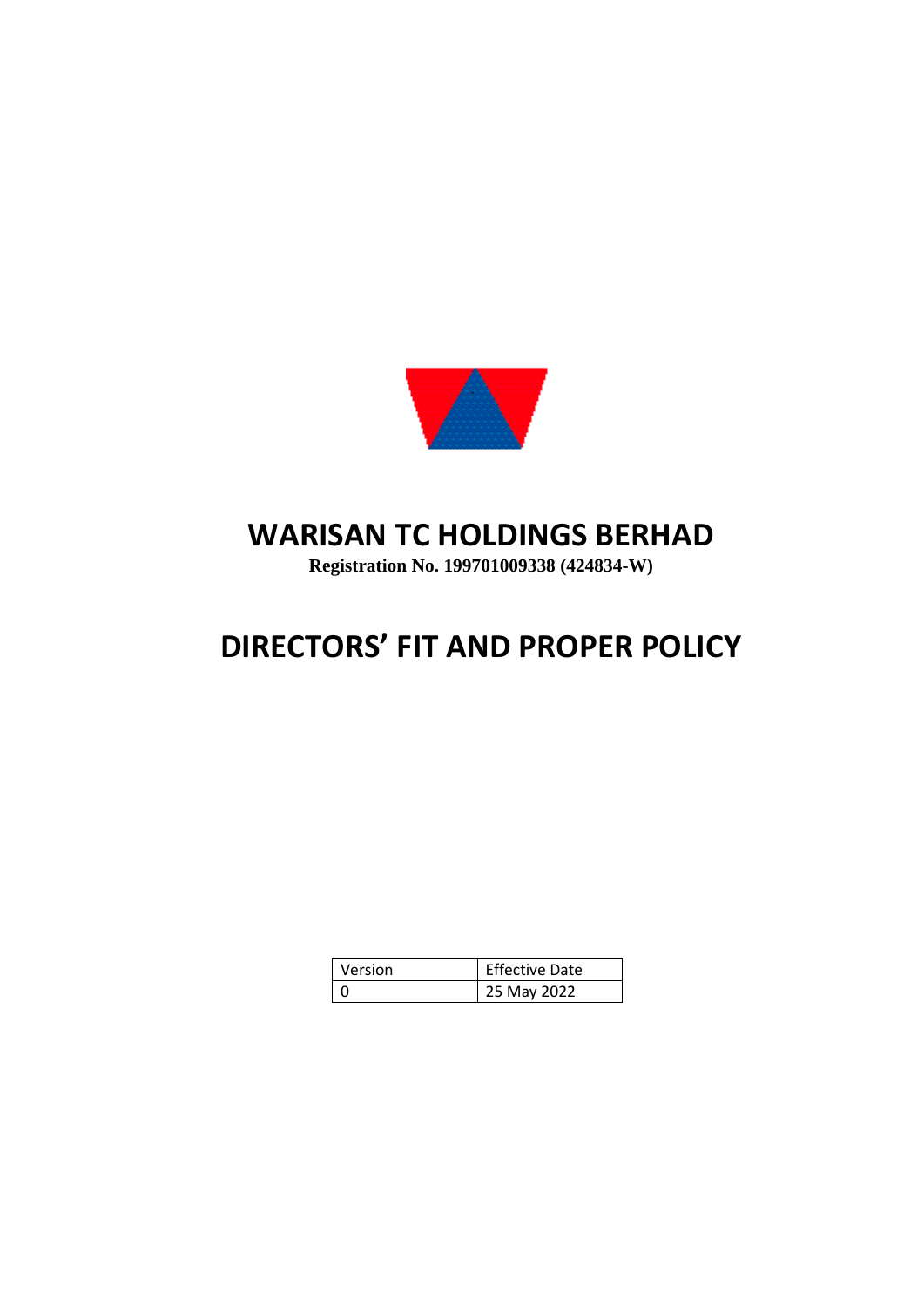

#### **1. PURPOSE**

- 1.1 The purpose of this Policy is to:
	- (i) set out the fit and proper criteria for the appointment of prospective Director and re-election of retiring Directors on the Boards of Warisan TC Holdings Berhad ("Warisan" or "the Company") and its subsidiaries;
	- (ii) ensure that each of the Directors has the character, integrity, experience, competence, time and commitment to effectively discharge his/her role as a Director of Warisan and/or its subsidiaries; and
	- (iii) serve as a guide to the Evaluation Authorised Persons (as defined under Item 3.1 below) and the Board of Directors of Warisan in their review and assessment of prospective Directors for appointment as well as retiring Directors who are seeking for re-election.
- 1.2 The overarching criteria in relation to the Policy are outlined below:
	- (a) Character and Integrity;
	- (b) Experience and Competence; and
	- (c) Time and Commitment.
- 1.3 Interpretation
	- (i) In this Policy:

"Board" means the Board of Directors of Warisan or its subsidiaries;

"Covered Persons" means the prospective Director for appointment and retiring Director seeking for re-election;

"Group" means the Company and its subsidiaries; and

"NRC" means the Nominating and Remuneration Committee of Warisan.

#### **2. FIT AND PROPER CRITERIA**

The assessment on the fitness and propriety of the Covered Persons of the Company and/or its subsidiaries shall be benchmarked against the fit and proper criteria based on, as a minimum, the factors set out below.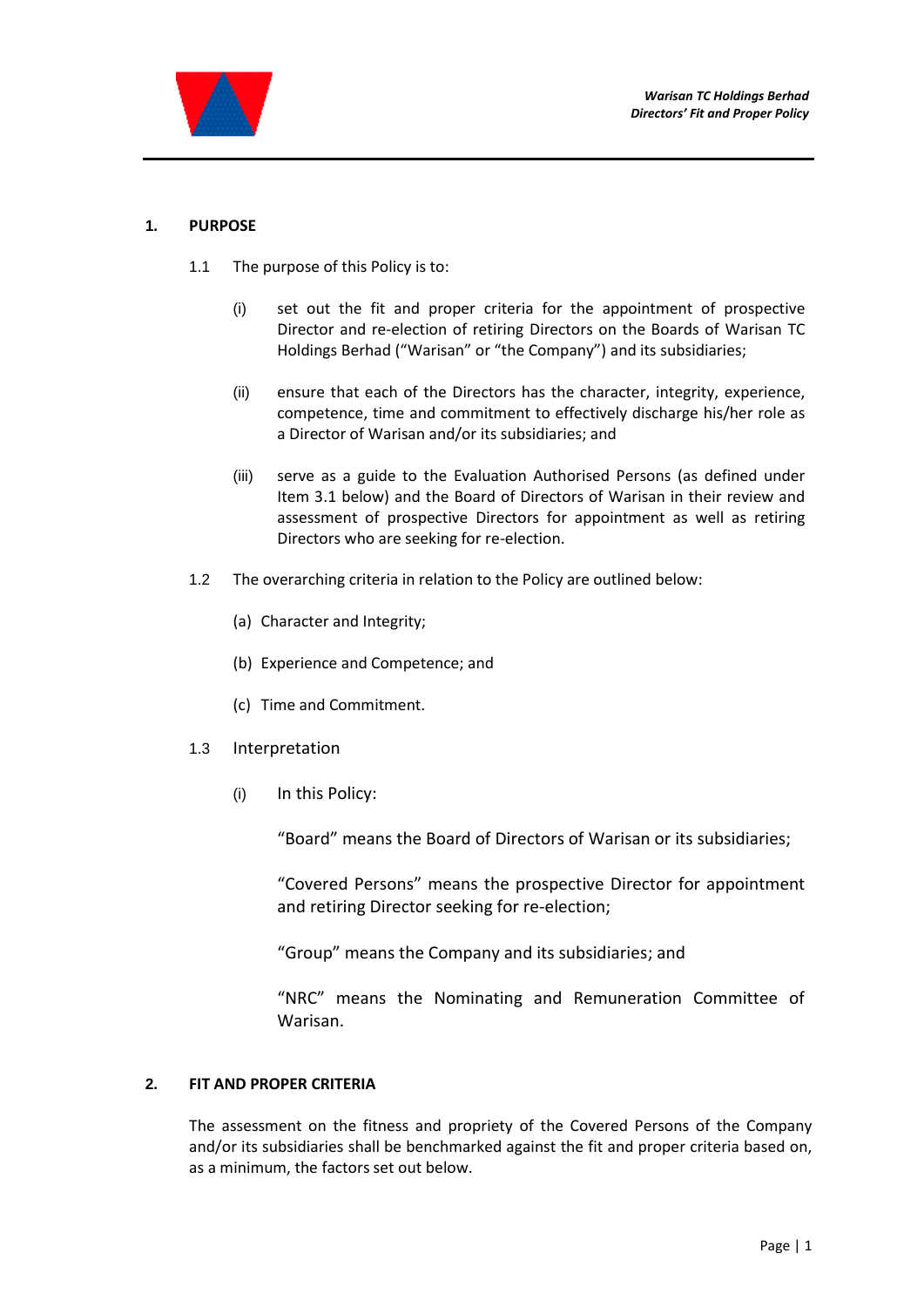

2.1 The fit and proper criteria of a Director include the following:

#### **2.1.1 Character and Integrity**

- (i) Probity
	- (a) is compliant with legal obligations, regulatory requirements and professional standards; and
	- (b) has not been obstructive, misleading or untruthful in dealings with regulatory bodies or a court;
- (ii) Personal integrity
	- (a) has not perpetrated or participated in any business practices which are deceitful, oppressive, improper (whether unlawful or not), or which otherwise reflect discredit on his/her professional conduct;
	- (b) service contract (i.e., in the capacity of Management or Director) had not been terminated in the past due to concerns on personal integrity; and
	- (c) has not abused other positions (i.e., political appointment) to facilitate government relations for the Company or its subsidiaries in a manner that contravenes the principles of good governance.
- (iii) Financial integrity
	- (a) manages personal debts or financial affairs satisfactorily; and
	- (b) demonstrates ability to fulfil personal financial obligations as and when they fall due.
- (iv) Reputation
	- (a) is of good repute in the financial and business community;
	- (b) has not been the subject of civil or criminal proceedings or enforcement action, in managing or governing an entity for the past 10 years; and
	- (c) has not been substantially involved in the management of a business or company which has failed, where that failure has been occasioned in part by deficiencies in that management.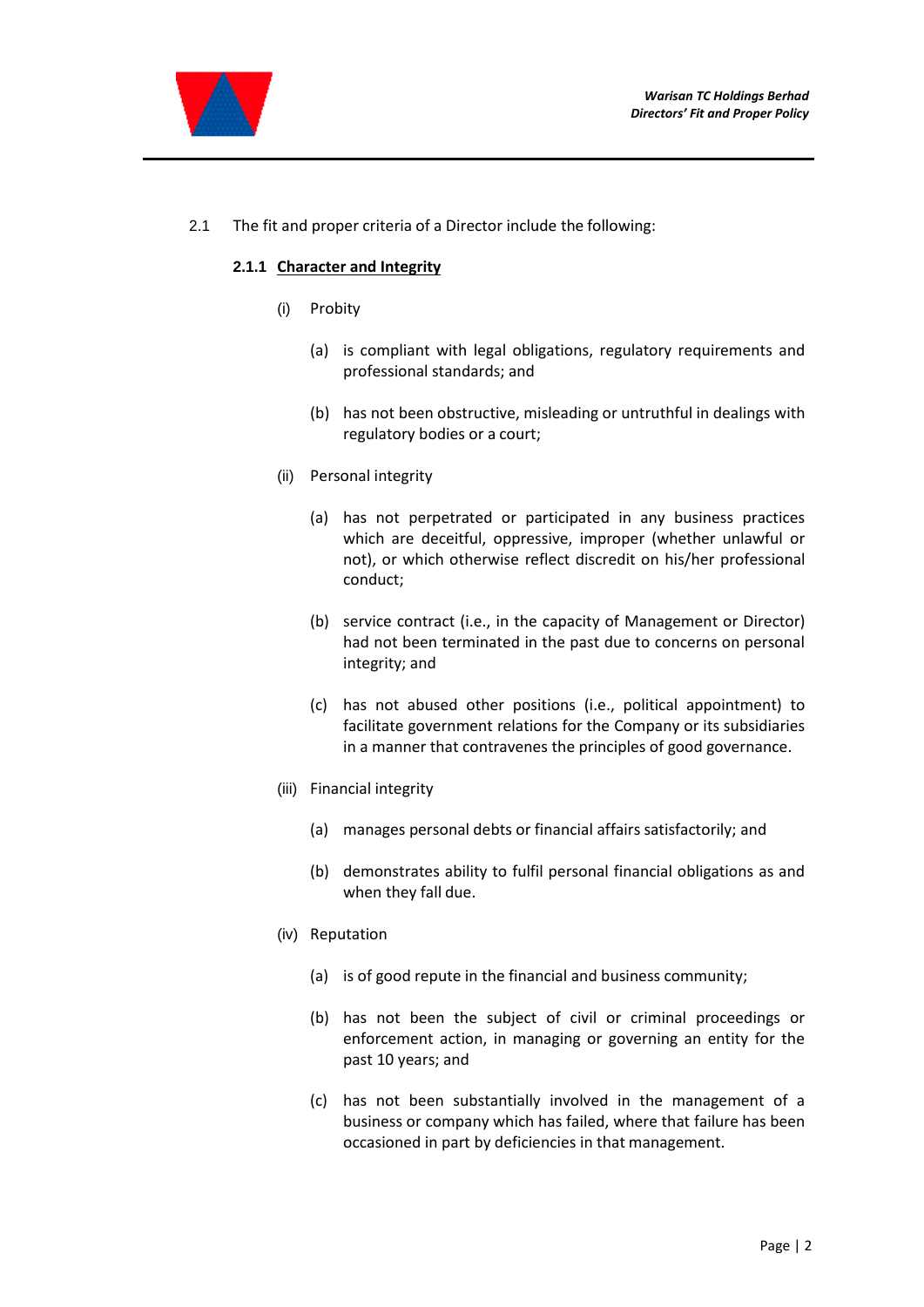

#### **2.1.2 Experience and competence**

- (i) Qualifications, training and skills
	- (a) possesses education qualification that is relevant to the skillset that the Director is earmarked to bring to bear onto the boardroom (i.e., a match to the board skillset matrix vis-à-vis the needs of the Company or its subsidiaries);
	- (b) has a considerable understanding on the business and workings of a corporation;
	- (c) possesses general management skills as well as understanding of corporate governance and sustainability issues;
	- (d) keeps knowledge current based on continuous professional development; and
	- (e) possesses leadership capabilities and a high level of emotional intelligence.
- (ii) Relevant experience and expertise
	- (a) possesses relevant experience and expertise with due consideration given to past length of service, nature and size of business, responsibilities held, number of subordinates as well as reporting lines and delegated authorities.
- (iii) Relevant past performance or track record
	- (a) had a career of occupying a high-level position in a comparable organisation, and was accountable for driving or leading the organisation's governance, business performance or operations; and
	- (b) possesses commendable past performance record as gathered from the results of the board effectiveness evaluation.

#### **2.1.3 Time and commitment**

- (i) Ability to discharge the designated role, having regard to other commitments
	- (a) able to devote time as a Board member, considering other outside obligations including concurrent board or other positions held by the Director across listed issuers and non-listed entities (including not-for-profit organisations).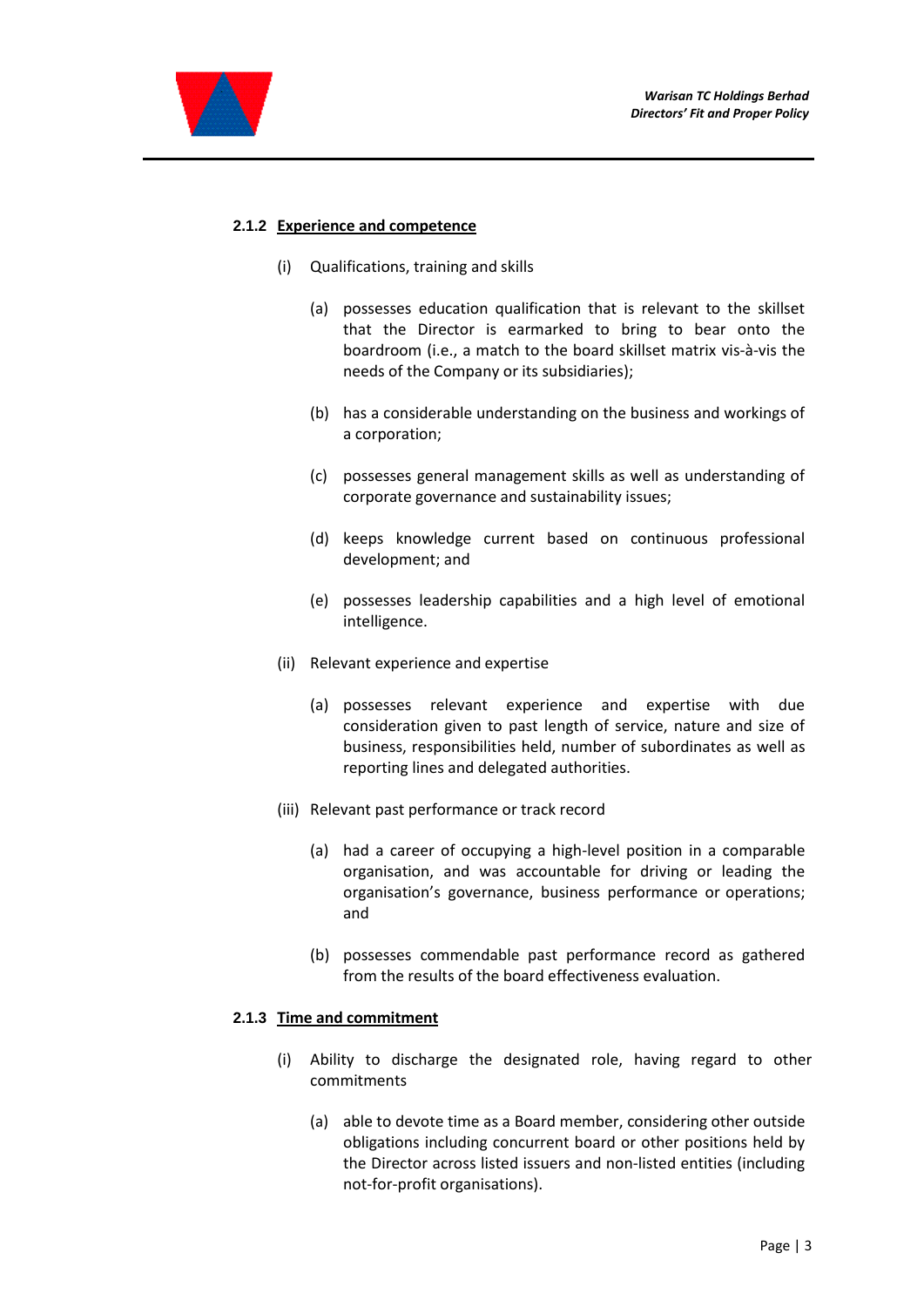



- (ii) Participation and contribution in the Board or track record
	- (a) demonstrates willingness to participate actively in Board activities;
	- (b) demonstrates willingness to devote time and efforts to understand the businesses and exemplifies readiness to participate in events outside the boardroom;
	- (c) manifests passion in the vocation of a Director;
	- (d) exhibits ability to articulate views independently, objectively and constructively; and
	- (e) exhibits open-mindedness to the views of others and ability to make considered judgment after hearing the views of others.

#### **3. ASSESSMENT OF FITNESS AND PROPRIETY**

3.1 The assessment of the Covered Persons shall be conducted by the following persons ("Evaluation Authorised Persons") before recommending to the Boards of Warisan and/or its subsidiaries for approval:

|                                        | <b>Evaluation Authorised Persons</b>                                                |
|----------------------------------------|-------------------------------------------------------------------------------------|
| Covered Persons of Warisan             | <b>NRC</b>                                                                          |
| <b>Covered Persons of Subsidiaries</b> | Group Chief Executive Officer;<br>President of Warisan; or<br>(ii)<br>(iii)<br>NRC. |

- 3.2 The Evaluation Authorised Persons and the Board may further consider and determine the prescriptions and specifications based on specific circumstances, needs and requirements, such as specification on skills, knowledge, minimum years of experience at a senior level that a candidate should have as a Director for an appointment to the Boards of Warisan and/or its subsidiaries, and to ensure their relevant alignment with the organisational needs and structure.
- 3.3 The fit and proper assessments on the Covered Persons within the scope of this Policy shall be conducted prior to the initial appointments and at regular intervals or whenever the Company becomes aware of information that may materially compromise a Director's fitness and propriety.